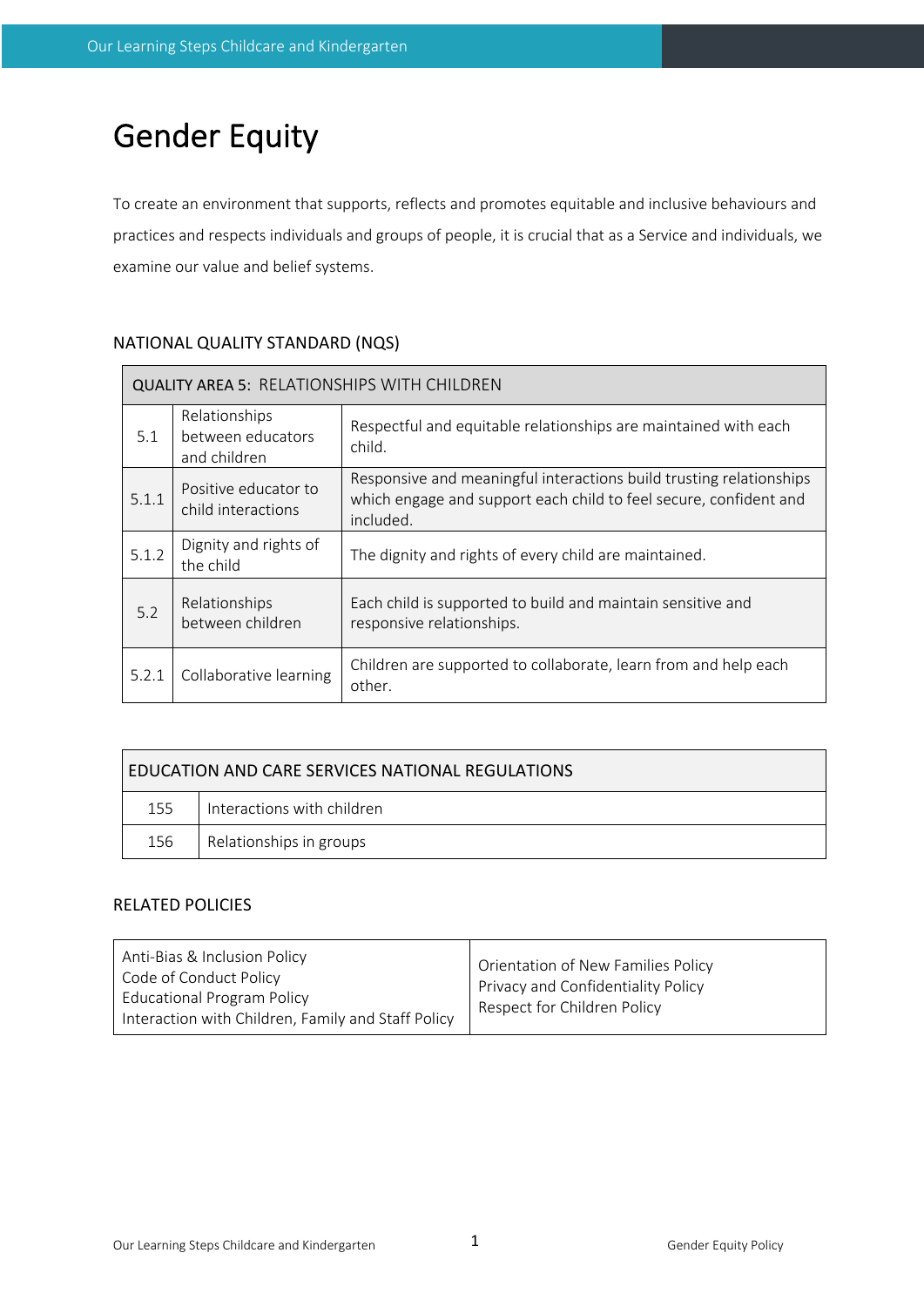## PURPOSE

To ensure children are treated with respect and equality, we aim to affirm the rights of all children in developing to their full potential irrespective of gender. Children will be encouraged to develop a sense of pride and self-worth, as they develop respect for each other's rights and responsibilities.

#### SCOPE

This policy applies to children, families, staff, management, and visitors of the Service.

## IMPLEMENTATION

Gender plays a significant role in the lives of children. Educators working with children need to observe the implication of gender in children's choice of friends, activities, language, interactions, group dynamics and behaviour. These observations can lead to valuable insight into children's understandings about gender and what is acceptable and unacceptable behaviour.

Dau (2001, p.56) suggests the following principles as a basis to challenge sexism and promote anti-bias behaviour:

- Be prepared to challenge sexist attitudes and behaviours.
- Ensure that you protect the child or adult who has been treated unfairly.
- Explain what you think is unfair about their attitudes and behaviours and if appropriate, model antisexist attitudes and behaviours.
- Correct any incorrect and sexist assumptions a child has about gender.
- Plan a strategy for how to deal with a similar situation in the future.

#### Management/Nominated Supervisor/Responsible Person/Educators will:

- Be mindful and respectful of how activities and experiences provided may impact on the expectations, interests, and behaviours of all genders.
- Provide a stimulating learning environment in which all children will be encouraged to explore a full range of experiences and emotions.
- Act as advocates of children in dealing with other adults who act in a bias manner against a child due to their gender.
- Discourage the identification of particular skills, behaviours, and/or feelings as 'boys' and 'girls'.
- Encourage children to look upon both sexes as equal.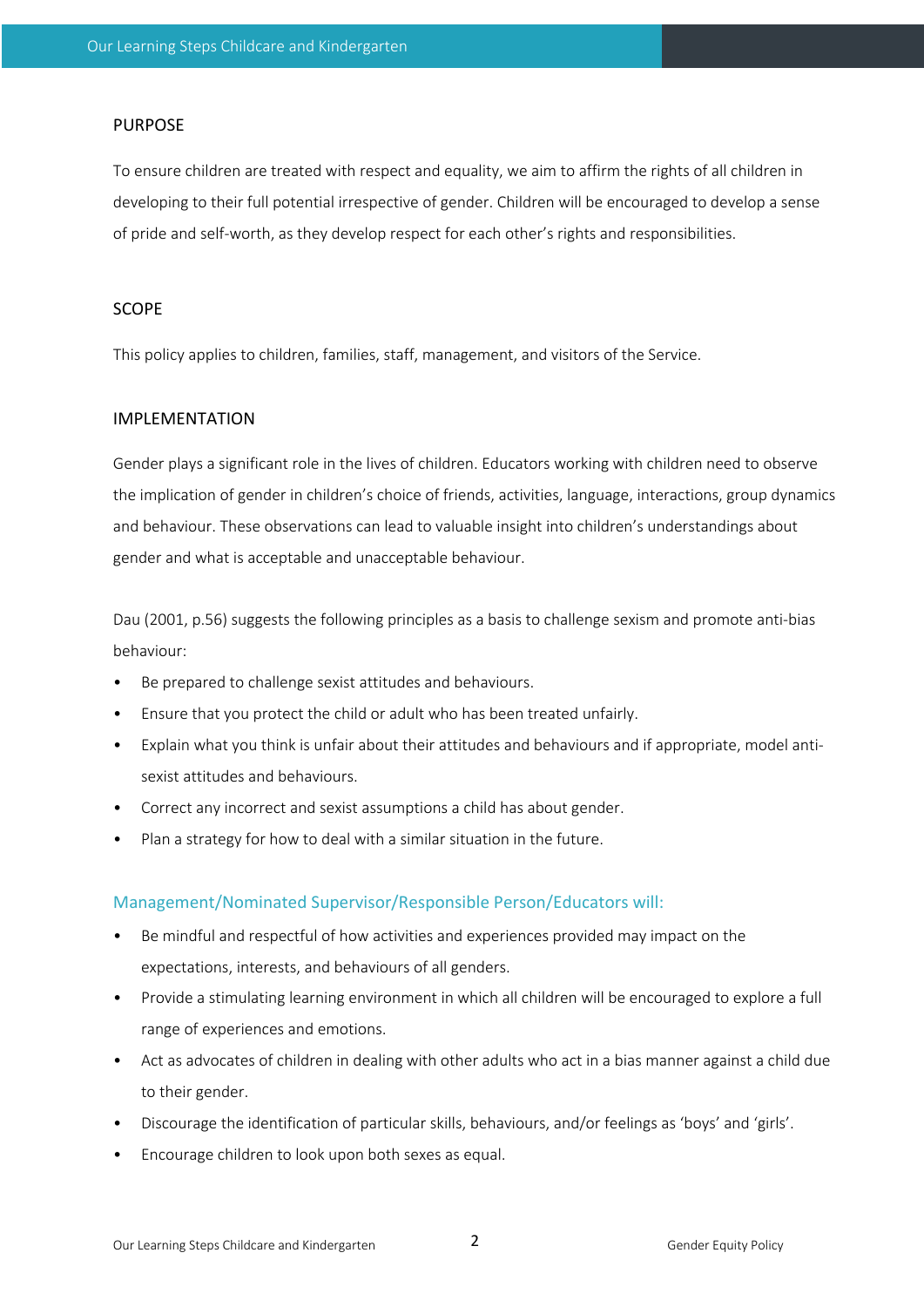- Support the gender equity policy review by focusing on how children constructed gender, and the effects of gender in curriculum, teaching and learning.
- Be responsive and ensure their actions are relevant to the specific and changing gender dynamics that emerge from the different ways in which different children interpret gender.
- Monitor language, attitudes, and assumptions with regard to gender and anti-bias of themselves, other educators, and children.
- Give positive messages about gender equity through their actions and words and avoid giving messages that promote traditional gender roles and gender bias.
- Critically reflect on their practices and environment and model a positive attitude towards gender equality.
- Encourage and support all children to participate in the full range of experiences and activities.
- Encourage all children to express their emotions and to display affection and empathy.
- Regularly review resources, equipment, materials, and images used with children to make sure they include gender diversity, non-stereotypical images, and non-traditional family lifestyles such as single or same sex parents.
- Encourage children to explore their own gender identities and the impact of gender relations in their play.

# Source

Dau, E. (Ed). (2001). *The anti-bias approach in early childhood* (2<sup>nd</sup> Ed.). Australia (no longer in print). Education and Care Services National Regulations. (2011). Kearns, K. (2017). *The Business of Childcare* (4th Ed.). Guide to the National Quality Standard. (2017). Revised National Quality Standard. (2018).